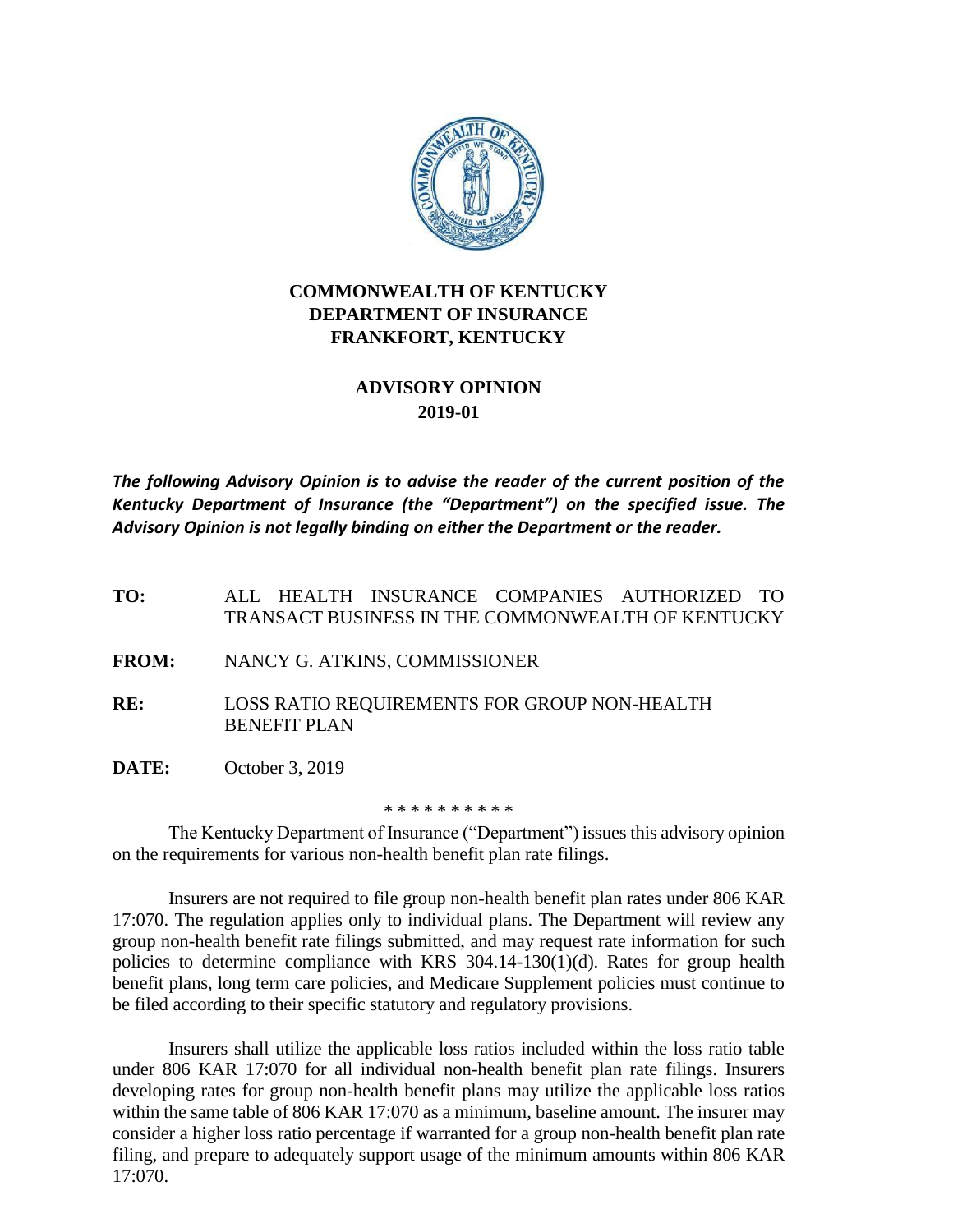The Department evaluates rate filings for lump sum specified disease policies under the "Medical Expense" portion of 806 KAR 17:070. These policies primarily intend to assist policyholders in the payment of medical and treatment expenses associated with the specified disease covered by the policy. Thus, the policies are "insurance against the expenses resulting from accident or sickness" and will be subject to the loss ratio and other requirements under 806 KAR 17:070 as a "medical expense" policy.

This advisory opinion subordinates any other previous opinion or action of the Department. Please contact the Department's Health and Life Division at (502) 564-6088 with questions about the Advisory Opinion.

> /s/ Nancy G. Atkins Nancy G. Atkins Commissioner, Department of Insurance